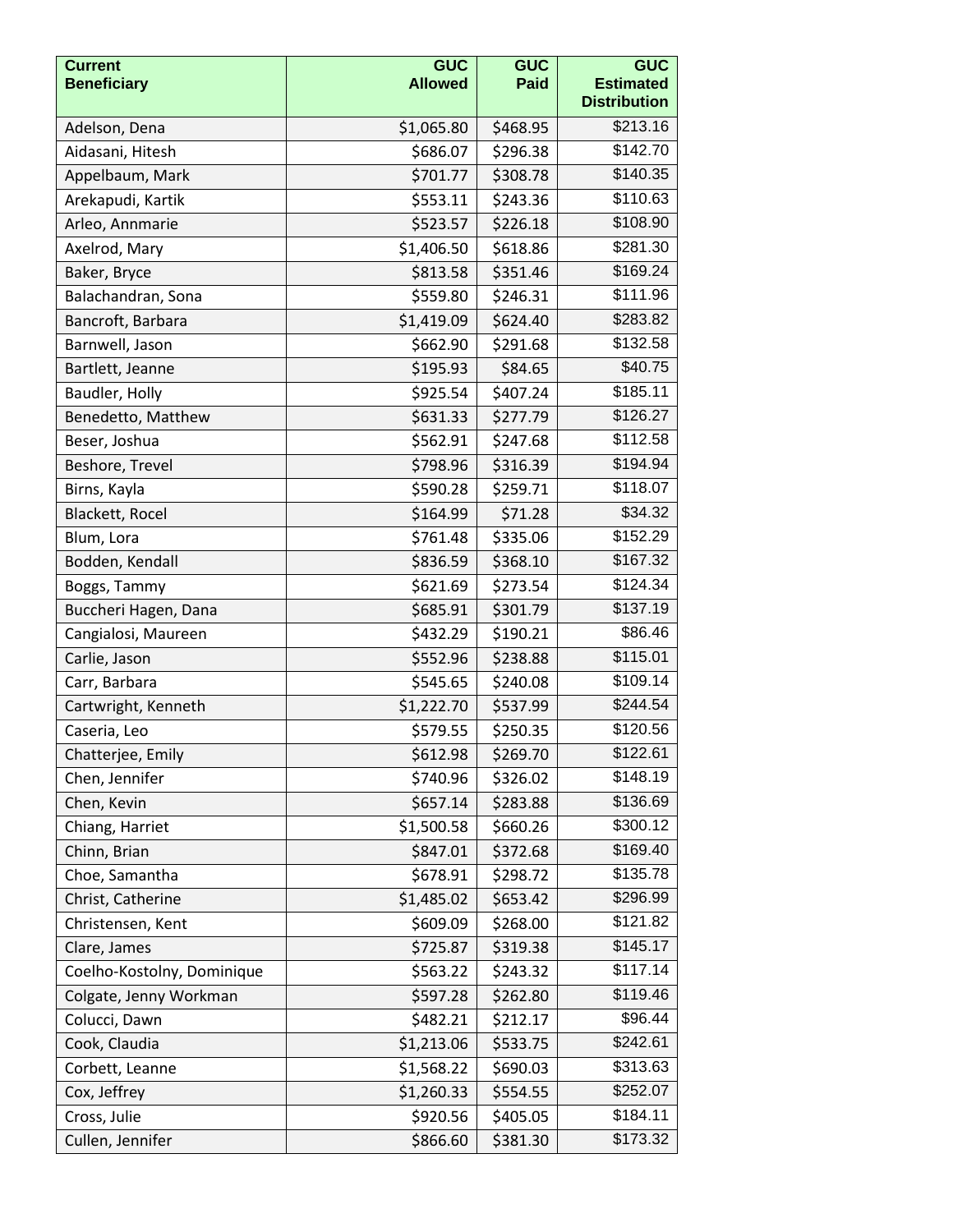| Cunningham, Maureen             | \$958.50   | \$421.74 | \$191.70 |
|---------------------------------|------------|----------|----------|
| Cunningham, Nicole              | \$620.45   | \$273.00 | \$124.09 |
| Czaplinski-Mirek, Anna          | \$501.18   | \$220.52 | \$100.24 |
| Dalessio, John                  | \$736.91   | \$70.75  | \$400.87 |
| De Los Reyes, Charmaine         | \$766.62   | \$337.30 | \$153.33 |
| Dearman, Julie                  | \$676.89   | \$297.84 | \$135.37 |
| Diaz, Dianna                    | \$1,373.06 | \$604.15 | \$274.61 |
| Dietrick, Heather               | \$564.62   | \$248.43 | \$112.92 |
| Dimuzio, Elena                  | \$760.55   | \$334.65 | \$152.10 |
| Dira, Ricardo                   | \$273.06   | \$120.15 | \$54.61  |
| Distin, Laura                   | \$770.97   | \$339.23 | \$154.19 |
| Dixon, Megan                    | \$1,044.65 | \$405.32 | \$263.26 |
| Dvorkin, Robin                  | \$729.14   | \$320.82 | \$145.83 |
| Ebue, Cecelia                   | \$898.95   | \$395.54 | \$179.79 |
| Eckert, Helen                   | \$621.69   | \$273.54 | \$124.34 |
| Efimchik, Inna                  | \$618.27   | \$272.04 | \$123.65 |
| Eppich, Christopher             | \$692.29   | \$304.61 | \$138.46 |
| Eppler, Jefferson               | \$605.83   | \$266.58 | \$121.16 |
| Erekson, Joshua                 | \$658.54   | \$289.76 | \$131.71 |
| <b>Estate of Deborah Rogers</b> | \$1,095.65 | \$96.42  | \$604.80 |
| Ettori, Paul                    | \$642.84   | \$282.85 | \$128.57 |
| Falcone, Carolyn                | \$1,019.15 | \$448.43 | \$203.83 |
| Foster, Karen                   | \$382.84   | \$168.45 | \$76.57  |
| Gardewick, Shelley              | \$1,039.21 | \$457.25 | \$207.84 |
| Gatta, George                   | \$542.38   | \$71.59  | \$275.54 |
| Glazer, Melody                  | \$925.07   | \$407.03 | \$185.01 |
| Glusky, Shon                    | \$786.99   | \$346.28 | \$157.40 |
| Goldstein, Danielle             | \$556.07   | \$215.76 | \$140.12 |
| Goodman, Kelly Fennerty         | \$596.50   | \$262.46 | \$119.30 |
| Gordon, Diane                   | \$1,557.80 | \$685.43 | \$311.56 |
| Greene, Sarah                   | \$634.44   | \$279.15 | \$126.89 |
| Grignon, Lynn                   | \$993.64   | \$437.20 | \$198.73 |
| Gupta, Aseem                    | \$593.54   | \$261.16 | \$118.71 |
| Guzman, Marilyn                 | \$901.43   | \$396.63 | \$180.29 |
| Hairston, Amanda                | \$549.69   | \$49.38  | \$302.42 |
| Hambelton, Alan                 | \$553.42   | \$243.50 | \$110.68 |
| Hamilton, Robert                | \$710.79   | \$312.76 | \$142.15 |
| Haq, Adil                       | \$643.93   | \$283.33 | \$128.79 |
| Harvey, Leslie                  | \$608.32   | \$267.66 | \$121.66 |
| Haws, Janet                     | \$641.28   | \$282.16 | \$128.26 |
| Hechtkopf, Helene               | \$512.84   | \$225.65 | \$102.57 |
| Heffernan, Edmond               | \$733.03   | \$322.53 | \$146.61 |
| Heicher, Laurel                 | \$372.89   | \$164.08 | \$74.57  |
| Hellfeld, Samuel                | \$620.29   | \$272.93 | \$124.06 |
| Hendy, Lidia                    | \$1,415.36 | \$622.77 | \$283.06 |
| Hornbeck, Kirk                  | \$734.27   | \$323.08 | \$146.85 |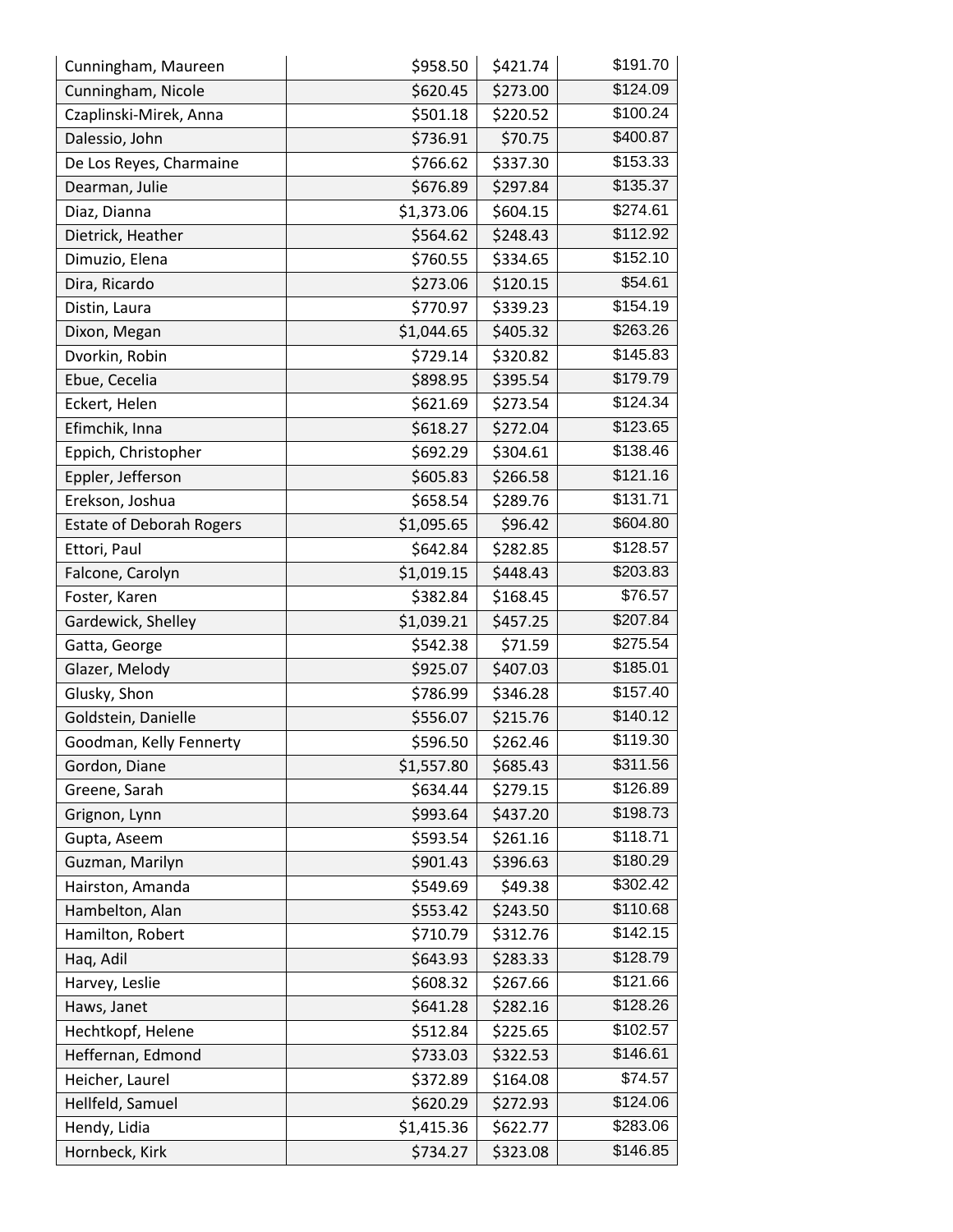| Horvath, August          | \$1,016.35 | \$447.19 | \$203.27 |
|--------------------------|------------|----------|----------|
| Inabathini, Kshama       | \$736.29   | \$291.57 | \$179.66 |
| Jalkut, Ellen            | \$669.43   | \$294.55 | \$133.89 |
| Jennifer Mary Pearson    | \$476.76   | \$205.96 | \$99.16  |
| Joseph, Donna            | \$468.37   | \$206.08 | \$93.67  |
| Kaleigh, James           | \$810.93   | \$356.81 | \$162.19 |
| Kendle, Shari            | \$995.20   | \$437.89 | \$199.04 |
| Kirk, Janet              | \$1,495.60 | \$646.09 | \$311.09 |
| Knerr, Derek             | \$605.36   | \$266.37 | \$121.06 |
| Kopet, Peggianne         | \$1,178.53 | \$518.55 | \$235.71 |
| Lapple, Matthew          | \$844.21   | \$334.31 | \$205.98 |
| Laster, Jana             | \$720.74   | \$317.12 | \$144.16 |
| Laura Ferrari            | \$508.17   | \$223.58 | \$101.64 |
| Law, Susan               | \$1,342.12 | \$590.53 | \$268.42 |
| Le, Han                  | \$586.39   | \$232.21 | \$143.08 |
| Lee, Robyn               | \$503.20   | \$221.41 | \$100.64 |
| Levitch, Megan Keepnews  | \$566.49   | \$249.26 | \$113.30 |
| Lewis, Geraldina         | \$881.37   | \$387.80 | \$176.27 |
| Lewis, Katherine         | \$490.29   | \$211.81 | \$101.98 |
| Little, Brittany         | \$594.01   | \$261.36 | \$118.80 |
| Lloyd, Eric              | \$672.69   | \$295.98 | \$134.54 |
| Lo, Cindy                | \$528.70   | \$205.14 | \$133.23 |
| Logue, Sarah             | \$581.26   | \$255.76 | \$116.24 |
| Loya, Stacy              | \$972.96   | \$428.10 | \$194.59 |
| Lubbock, Jaime           | \$578.15   | \$249.76 | \$120.26 |
| Ma, Xin                  | \$997.69   | \$438.98 | \$199.54 |
| Madden, Cindy            | \$1,872.06 | \$823.72 | \$374.40 |
| Major, Allen             | \$561.20   | \$246.93 | \$112.24 |
| Maldonado, Jaszick       | \$726.96   | \$319.86 | \$145.39 |
| Malik, Kaiser            | \$812.49   | \$357.50 | \$162.50 |
| Marguerite Caughie       | \$476.76   | \$66.74  | \$238.38 |
| Marquez-Santos, Rachelle | \$755.89   | \$299.33 | \$184.44 |
| Martin, Judy             | \$1,031.90 | \$454.04 | \$206.38 |
| Mccowan, Steven          | \$1,215.54 | \$534.84 | \$243.11 |
| Mcmurray-Killelea, Erin  | \$804.87   | \$347.70 | \$167.41 |
| McNary, Robert           | \$592.61   | \$260.74 | \$118.53 |
| Menicucci, Bonnie        | \$733.18   | \$322.60 | \$146.64 |
| Monica Ricci             | \$592.30   | \$260.61 | \$118.46 |
| Monteau, Emmanuel        | \$626.04   | \$275.45 | \$125.22 |
| Morin, Nathan            | \$596.81   | \$236.34 | \$145.62 |
| Moss, Matthew            | \$705.19   | \$310.28 | \$141.04 |
| Mottman, Patricia        | \$194.38   | \$85.53  | \$38.88  |
| Mukherjee, Jayajit       | \$648.28   | \$320.89 | \$94.01  |
| Nagatani, Brian          | \$724.01   | \$318.56 | \$144.80 |
| Ohanian, C. Tyler        | \$552.02   | \$218.60 | \$134.69 |
| Osner, Miriam            | \$597.59   | \$262.94 | \$119.52 |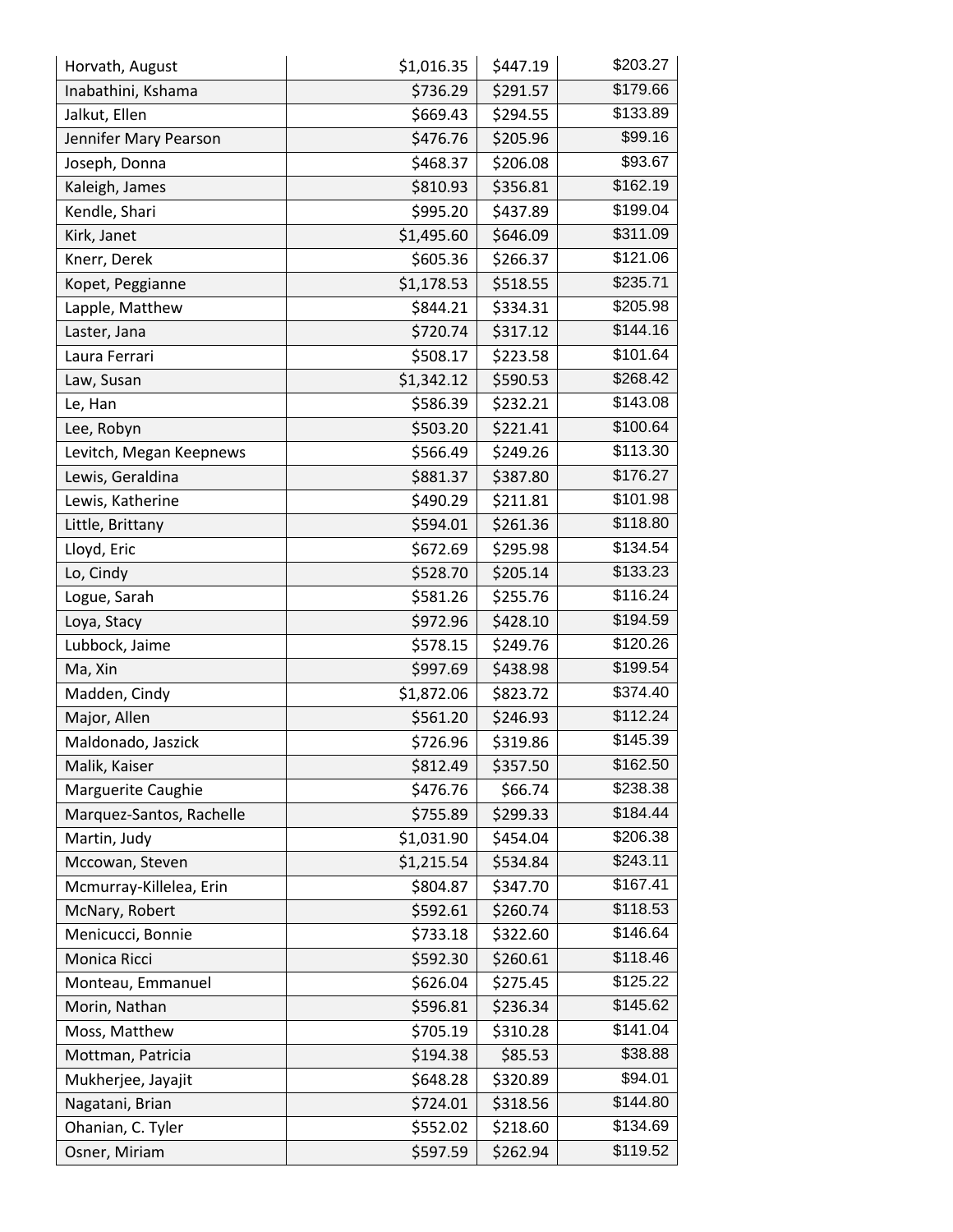| Overman, Leslie           | \$1,387.22 | \$610.37 | \$277.45 |
|---------------------------|------------|----------|----------|
| Pace, Brandon             | \$803.62   | \$353.59 | \$160.72 |
| Palmer, Tallulah          | \$985.56   | \$390.28 | \$240.48 |
| Patel, Menesh             | \$742.98   | \$326.90 | \$148.61 |
| Patterson, Daisy Patricia | \$352.99   | \$155.31 | \$70.60  |
| Payne, Regina             | \$103.72   | \$40.25  | \$26.13  |
| Pearson-Gibbs, Linda      | \$80.39    | \$31.83  | \$19.62  |
| Peterson, Oona            | \$608.16   | \$267.59 | \$121.63 |
| Peterson, Tyler           | \$607.23   | \$262.33 | \$126.30 |
| Phillips, Eileen          | \$468.21   | \$206.01 | \$93.64  |
| Piccolo, Cynthia          | \$1,359.07 | \$597.99 | \$271.81 |
| Pildis, Sara              | \$675.49   | \$297.23 | \$135.09 |
| Pojanowski, Sarah         | \$562.29   | \$247.41 | \$112.46 |
| Pond, Tawny               | \$1,035.01 | \$455.40 | \$207.00 |
| Puder, James              | \$1,000.95 | \$319.31 | \$321.30 |
| Quinn-Livingston, Jada    | \$720.74   | \$317.12 | \$144.16 |
| Quiroz, Theresa           | \$591.83   | \$234.37 | \$144.40 |
| Ramirez, Mila             | \$1,030.97 | \$453.63 | \$206.19 |
| Ramos, Priscilla          | \$2,101.58 | \$907.88 | \$437.14 |
| Rawles, Lesli             | \$539.27   | \$71.18  | \$273.95 |
| Reynaert, Cristine        | \$652.17   | \$286.95 | \$130.43 |
| Reynholds, Susan          | \$1,440.55 | \$633.85 | \$288.10 |
| Roberts, Sirena           | \$530.26   | \$233.31 | \$106.05 |
| Robinson, Elba            | \$2,062.71 | \$907.59 | \$412.54 |
| Rodriguez, Lisa           | \$999.71   | \$439.87 | \$199.94 |
| Rodriguez, Tamara Smedley | \$631.49   | \$277.87 | \$126.29 |
| Ros, Laura                | \$1,304.49 | \$573.98 | \$260.90 |
| Rosenberg, Nicholas       | \$730.07   | \$321.23 | \$146.01 |
| Rosing, Robert            | \$602.25   | \$264.99 | \$120.45 |
| Samuelson, Andrew         | \$493.09   | \$216.96 | \$98.62  |
| Sana, Marilou             | \$1,282.25 | \$564.19 | \$256.45 |
| Sanchez, Chantal          | \$720.28   | \$316.91 | \$144.07 |
| Sandall, Leon             | \$82.73    | \$32.10  | \$20.85  |
| Sardar, Michael           | \$540.83   | \$237.97 | \$108.17 |
| Saurey, Heber             | \$511.91   | \$225.24 | \$102.38 |
| Schapira, Lisa            | \$567.42   | \$249.66 | \$113.48 |
| Schmidt, Stella           | \$910.76   | \$400.73 | \$182.15 |
| Schwegmann, Gregory       | \$651.55   | \$281.47 | \$135.52 |
| Schweigert, Mollie        | \$513.93   | \$226.13 | \$102.79 |
| Selig, Joshua             | \$714.06   | \$314.19 | \$142.81 |
| Sheth, Bhavit             | \$549.23   | \$241.66 | \$109.85 |
| Simon, David              | \$596.81   | \$262.60 | \$119.36 |
| Simpson, Ann              | \$1,454.86 | \$640.14 | \$290.97 |
| Skolnik-Murley, Robin     | \$848.41   | \$373.29 | \$169.69 |
| Smith, Kelly Hurley       | \$589.97   | \$259.59 | \$117.99 |
| Sorensen, Todd            | \$608.94   | \$267.93 | \$121.79 |